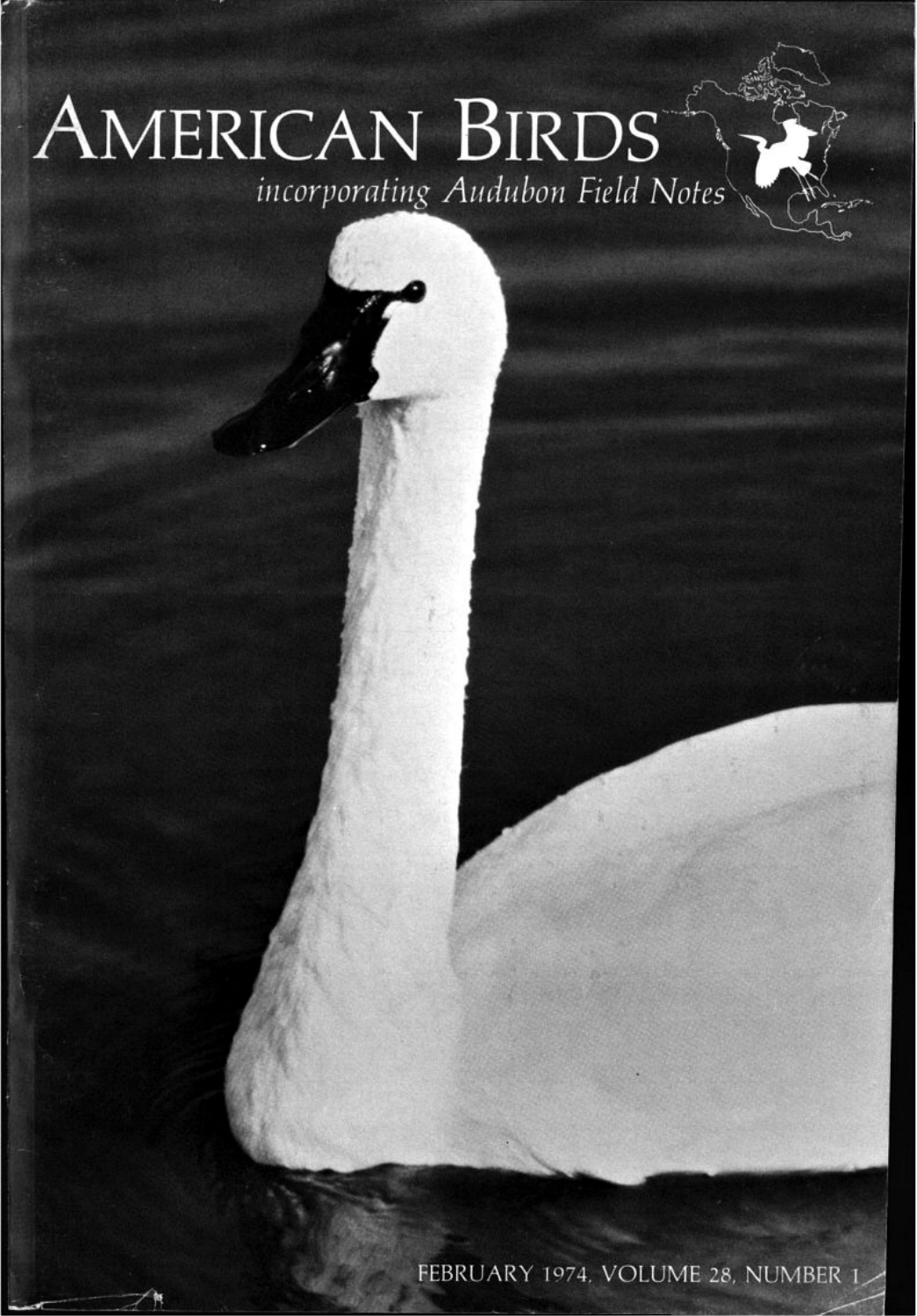

### **FEBRUARY 1974, VOLUME 25, NUMBER I PUBUSHED BY THE NATIONAL AUDUBON SOCIETY IN COLLABORATION WITH THE U.S. FISH & WILDUFE SERVICE**

A bimonthly journal devoted to the birds of North America

The Table of Contents for this issue will be found on the third cover

\* \* \* \*

**EDITORIAL ADVISORS EDITORS** 

| John W. Aldrich             | Robert S. Arbib, Jr./Editor                    |
|-----------------------------|------------------------------------------------|
| Allan D. Cruickshank        | Chandler S. Robbins/Technical Editor           |
| Eugene Eisenmann            | Lois Heilbrun/Christmas Bird Count             |
| Thomas R. Howell            | Willet T. Van Velzen/Breeding Bird Populations |
| Robert J. Newman            | Ronald A. Ryder/Winter Bird Populations        |
| Roger Tory Peterson         | Thana Siriphorn/Circulation                    |
| Olin Sewall Pettingill, Jr. | Kathleen Rafferty/Cartography                  |
| Dale A. Zimmerman           |                                                |
|                             |                                                |

**AMERICAN BIRDS is published six times a year. Editorial and business offices are located at 950 Third Avenue, New York, N.Y. 10022. Subscription: \$8.00 a year for the U.S. A., \$8.50 Canada, \$9.00 foreign. Single copies: Christmas Bird Count (April), \$4.50 per copy; Fall Migration (February),**  Winter Season and Winter Bird Population Study (June), Spring Migration (August), Nesting Season **(October) and the Breeding Bird Census (December), \$1.50 per copy. Checks and money orders should be made payable to AMERICAN BIRDS. Second class postage paid at New York, N.Y. and additional**  Post Offices. Copyright<sup>®</sup> 1974 by the National Audubon Society, Inc. Postmaster: if undeliverable, please notify American Birds on Form 3579 at 950 Third Avenue, New York, N.Y. 10022.

#### **ADVERTISING RATES EFFECTIVE JANUARY 1, 1974**

| Space                     | <b>Dimensions</b><br>width depth                                           | 1 Issue | 3 Issues | 6 Issues |
|---------------------------|----------------------------------------------------------------------------|---------|----------|----------|
| Full page                 | $5\frac{1}{2}$ x 8 <sup>"</sup>                                            | \$200   | \$560    | \$1000   |
| $\frac{1}{2}$ page vert.  | $25/8$ " x $8$ "                                                           | 110     | 300      | 550      |
| $\frac{1}{2}$ page horiz. | $5\frac{1}{2}$ x 4"                                                        | 110     | 300      | 550      |
| $\frac{1}{3}$ page horiz. | $5\frac{1}{2}$ x 25/8"                                                     | 80      | 215      | 400      |
| 1/4 page vert.            | $25/8'' \times 4''$                                                        | 65      | 170      | 325      |
| 1/4 page horiz.           | $5\frac{1}{2}x^2 + 2$                                                      | 65      | 170      | 325      |
|                           | "Market Place" (Classified) \$3.00 per line. Min. 3 lines (135 characters) |         |          |          |

Bleed. Full pages only. Add 15% to base price.

Bleed size:  $6\frac{1}{2}$ " x  $9\frac{1}{2}$ ". Trim size:  $6\frac{9}{16}$  x  $9\frac{1}{4}$ ".

**Back cover: Add 10% to base price.** 

**Discounts for Listed Advertising Agencies 15%.** 

**Six time discounts apply only if units run within a 2-year period. Three-time discounts if units run in one year.** 

**Six issues per year. Publication date last day of February, April, June, August, October, December.** 

**Deadline for receiving copy: Six weeks in advance of publication date.** 

**Columns to page: 2. Column width: 16 picas. Full page width: 33 picas.** 

**Text type is 9 pt. Times Roman and 8/9 Times Roman. Publication will set copy to your layout, but**  for special logotypes, etc., send cuts or repros. Typo**graphy and composition will be billed at cost. Printing: offset.** 

**Address all communications and orders to: American Birds, 950 Third Avenue, New York, N Y. 10022.**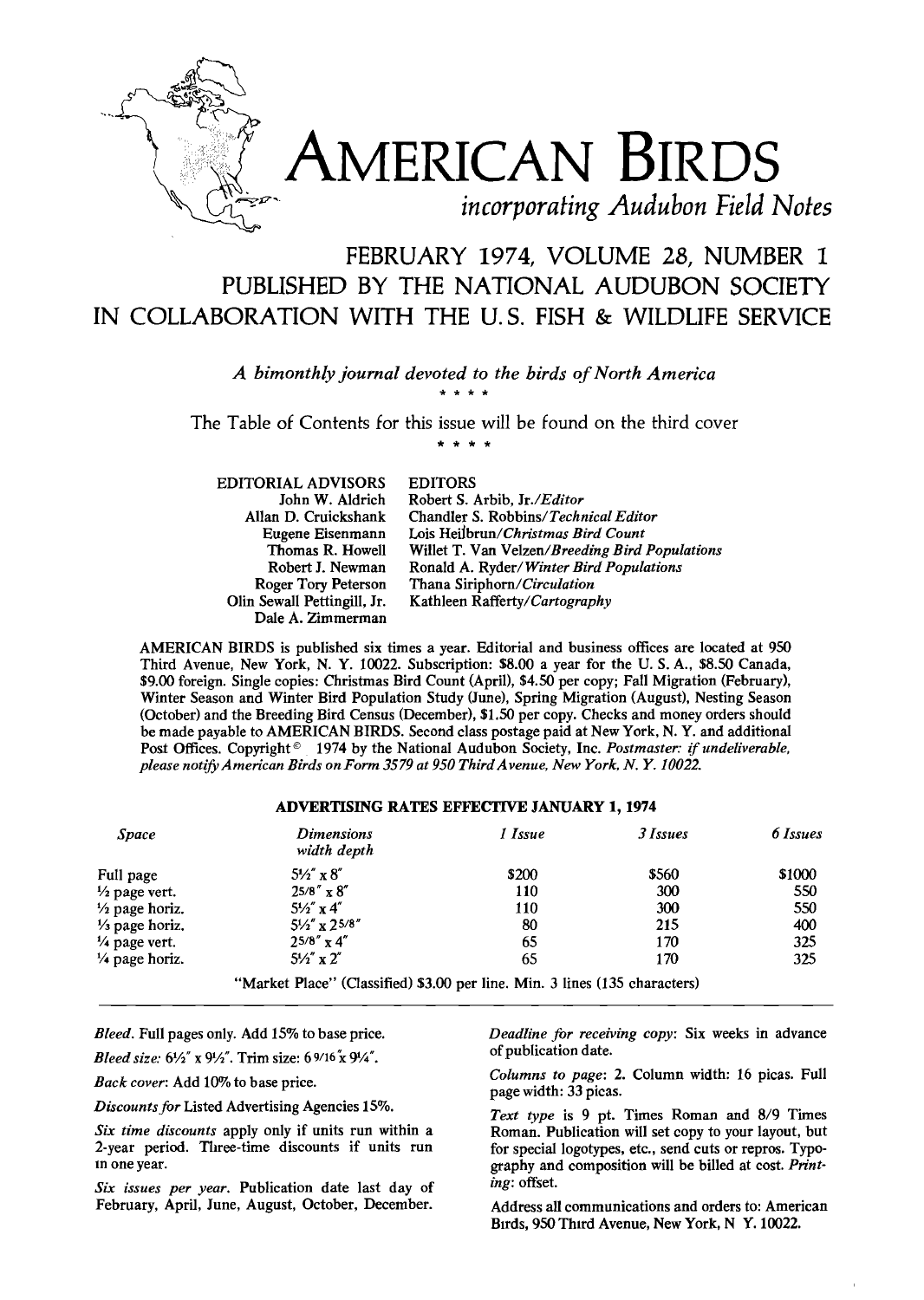**TEACHING TOURS. Northwestern Nebraska, the birding capital of the Central Great Plains, where east meets west in badlands, pine ridge, plains, and sandhills. Birds our specialty, but other natural history subjects included. Experienced teachers as leaders. Spring, summer, fall tours. Write for details. PINE RIDGE OUT-DOOR ENTERPRISES, P.O. BOX 482, Crawford, Neb. 69339.** 

**CRUISE SOUTHEAST ALASKA, Aug. 3-16 abroad 45' diesel cruiser FAIRWEATHER. Several berths still available for 2-wk boatinghiking trip thru West Chicagof Wilderness Study Area and Glacier Bay Nat'l Monument. Write Chuck Johnstone, FAIRWEATHER OUTINGS, Star Rt. Sitka, AK 99835.** 

#### **BOOKS**

RARE, Antiquarian, and Out-of-print books on **Ornithology and Natural History. World-wide search service. Libraries, small collections, and**  single volumes purchased. RUDOLPH WM. **SABBOT. NATURAL HISTORY BOOKS, BOX 772, Woodland Hills, CA 91364.** 

**BIRD BOOKS. Save on new and recent books •n print. Personal service for your needs. For free lists, write to BUTEO BOOKS, P.O. Box 481, Vermillion, SD 57069.** 

**BOOKS on Birds, Mammals, Natural History subjects. New or out-of-print. Catalogs furrushed PIERCE BOOK CO., Winthrop, Iowa 50682.** 

**ON BUILDING A BASIC ORNITHOLOGICAL LIBRARY. A 16-page guide to the most important general works, field guides, special subject books, regional books, literary masterpieces. Designed to guide the personal collector or li**brary. In 4 parts: 1. Symposium of 7 authorities **selecting and commenting on their own 25-title basic lists; 2. The master list of 60 books; 3. The most useful regional, state, province and Latin America area books; 4. New and forthcoming books. Reprinted from American Birds, October 1971, updated. Highly praised, now out-of-print. \$1.25 post-paid. Special rates for resale by clubs, bookstores, nature centers. American Birds, 950 Third Avenue, New York, NY. 10022.** 

**FOR SALE. Atlantic Naturalist ("Wood Thrush" thru Jan-Feb. 1950) Vols. zi (1948)- 19 (1964). Missing: Number 6 of each Vol. 4- 11; vol. 12, 5; Vol. 14, 3, 4; Vol. 15, 2; Vol. 19, 2, 4. Complete volumes \$4.00, single copies \$1.00. Set as is \$50.00 (69 numbers). Kingbird Vol. 1 (1950) - Vol. 22 (1972) complete except Vol. 5, 2; Vol. 14, 1; Vol. 18, 2, 4; Vol. 19, 1, Vol. 20, 2, 4; Vol. 21, 1,3, 4; Vol. 22, 1,3,4 Complete vols. \$3. Odd issues \$1. Set as •s \$50.00 (74 numbers). AMERICAN BIRDS, 950 Third Ave., New York, N.Y. 10022.** 

#### **REPRINTS AVAILABLE**

**The Audubon Winter Bird-Population Study, by**  Haven Kolb, 25¢; Breeding-Bird-Censuses **--Why and How, by George A. Hall, 25½, Breeding-Bird Census Instructions, by Willet T Van Velzen, 25½; An Appraisal of the Winter Bird-Population Study Technique, by Chandler S. Robbins, 25½; A Quantitative Method of Habitat Description, by Frances C. James and Henry H. Shugart, Jr., 85½; A Program for the Preservation of Documentary Photographs, by Richard L. Plunkett and Chandler S. Robbins, 10c; On the Art of Estimating Numbers, by Robert Arbib, 25½. Order from American Birds, 950 Third Avenue, New York, NY 10022.** 

#### **STAMPS**

**BIRDS ON POSTAGE STAMPS from many countries. 100 all different \$1.50. Free list. KAY FORD. P.O. Box 5203, Gulfport, Fla. 33737.** 

#### **OPTICAL EQUIPMENT**

**LEITZ, ZEISS, B&L, SWIFT, BUSHNESS OP-TICS and accessories. Request discount list Specify literature desired. Large stock. Orders filled day received. Postpaid. BIRDING, Box 5E, Amsterdam, NY 12010.** 

#### **PUT-ONS**

**BEAUTIFUL PUT-ON Genuine, original John James Audubon sweatshirt. Fleece-lined cotton flannel, long sleeves, the master's name and portrait on chest. Color: gray. Sizes: S, M, L, XL. \$5.95 postpaid. THE SHIRT BOX, P.O. Box 469, Harrison, N.Y. 10528.**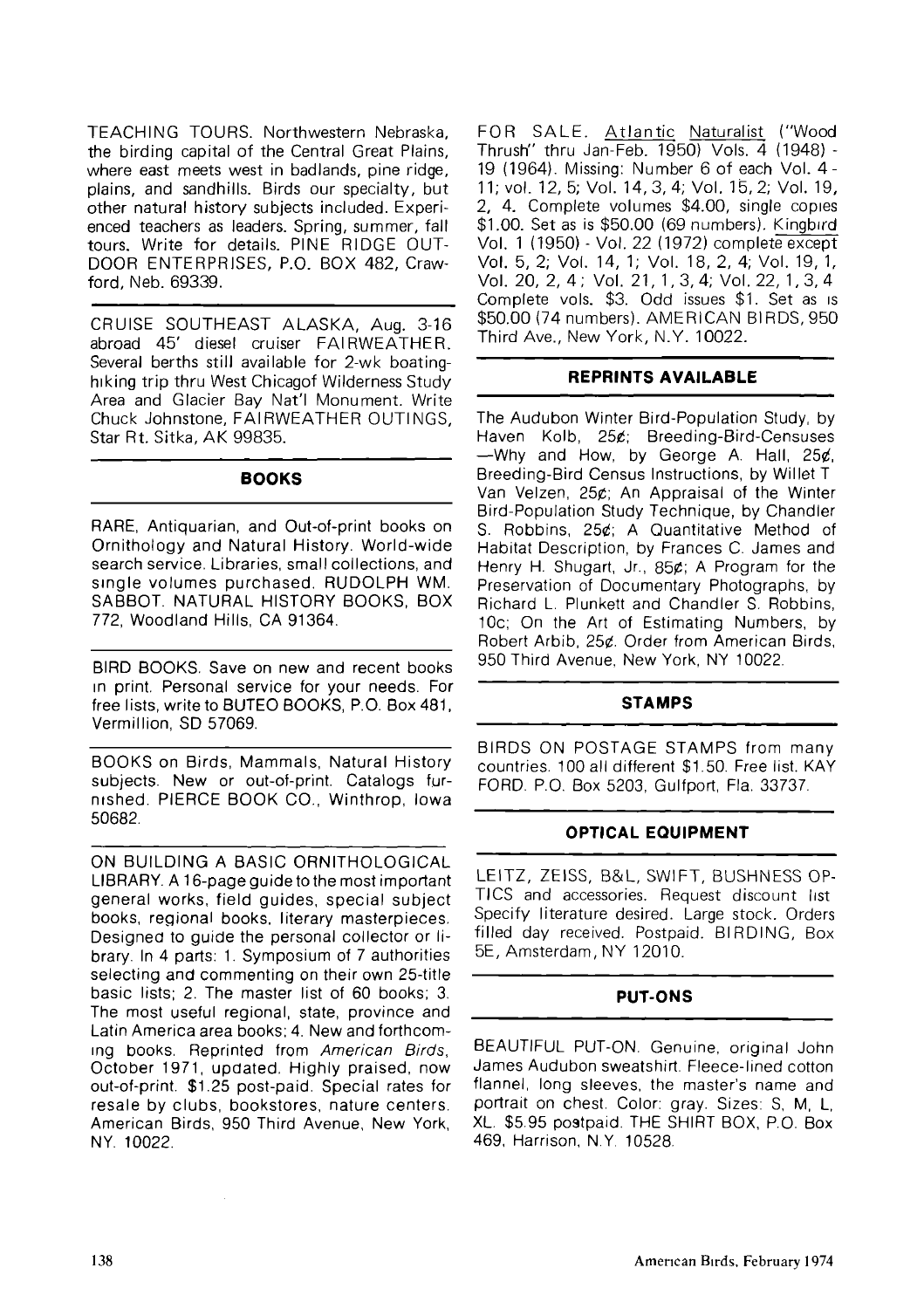## **AMERICAN BIRDS, incorporating Audubon Field Notes**  FEBRUARY 1974, VOLUME 28, NUMBER 1

#### **CONTENTS**

- **3 Resident Birds of the Gomez Farias Region, Tamaulipas, Mexico/Fred S. Webster, Jr.**
- **11 Black-hooded Parakeet: New Feral Breeding Species in California? / Lanny H. Fisk and David M. Crabtree**
- **14 First Record of Bahama Yellowthroat in the United States/Paul W. Sykes, Jr.**
- **16 The Northern Fulmar, Fulmarus glacialis, breeding in Newfoundland/David N. Nettleship and R. D. Montgomerie**
- **17 The Centers of Learning, Southern Illinois University at Carbondale/William G. George**
- **18 The Site Guide, Yellowstone National Park, Wyoming/Richard Follett**
- **22 The Changing Seasons/Kenneth W. Able**

#### **The Fall Migration: August 1 - November 30, 1973**

- **28 Hudson St. Lawrence Region/T. H. Davis and P. A. Buckley**
- **33 Middle Atlantic Coast Region/F. R. Scott and David A. Cutler**
- **37 Southern Atlantic Coast Region/Robert P. Teulings**
- **40 Florida Region/John B. Edscorn**
- **44 Ontario Western New York Region/Clive E. Goodwin and Richard Rosche**
- **52 Appalachian Region /George A. Hall**
- **56 Western Great Lakes Region/Al Maley**
- **58 Middlewestern Prairie Region/Vernon M. Kleen**
- **63 Central Southern Region/Robert D. Purrington**
- **67 Northern Great Plains Region/C. Stuart Houston**
- **70 Southern Great Plains Region/Frances Williams**
- **76 South Texas Region/Fred S. Webster, Jr.**
- **78 Northern Rocky Mountain- Intermountain Region/Thomas H. Rogers**
- **83 Mountain West Region/Hugh E. Kingery**
- 87 Southwest Region/Ted Parker<br>90 Alaska Region/Daniel D. Gibs
- **90 Alaska Region/Daniel D. Gibson and G. Vernon Byrd**
- **93 Northern Pacific Coast Region/John B. Crowell, Jr. and Harry B. Nehls**
- 98 Middle Pacific Coast Region/Van Remsen and David A. Gaines<br>106 Southern Pacific Coast Region/Guy McCaskie
- **106 Southern Pacific Coast Region/Guy McCaskie**
- **111 Northeastern Maritime Region/Davis W. Finch**
- **123 To Learn Classification, Collect Stamps/Virginia C. Holmgren**
- **124 Mountain Plover in Alabama/P. Fairly Chandler**
- **126 Ground Dove in Massachusetts/Tom Howe**
- **126 Meetings Scheduled**
- **129 Some References to Birds of Australia and the South Pacific/Donald H. Messersmith**
- **132 Going Places: Trips and Tours April October, 1974**
- **134 New Books for Spring**
- **135 Manx Shearwater Breeding in Massachusetts, photo/Richard O. Bierregaard. Jr.**
- **135 News and Notes**

**COVER. Whistling Swan at Hammonasett State Park, Madison, Connecticut, Nov. 3, 1973. Photo/Noble S. Proctor**